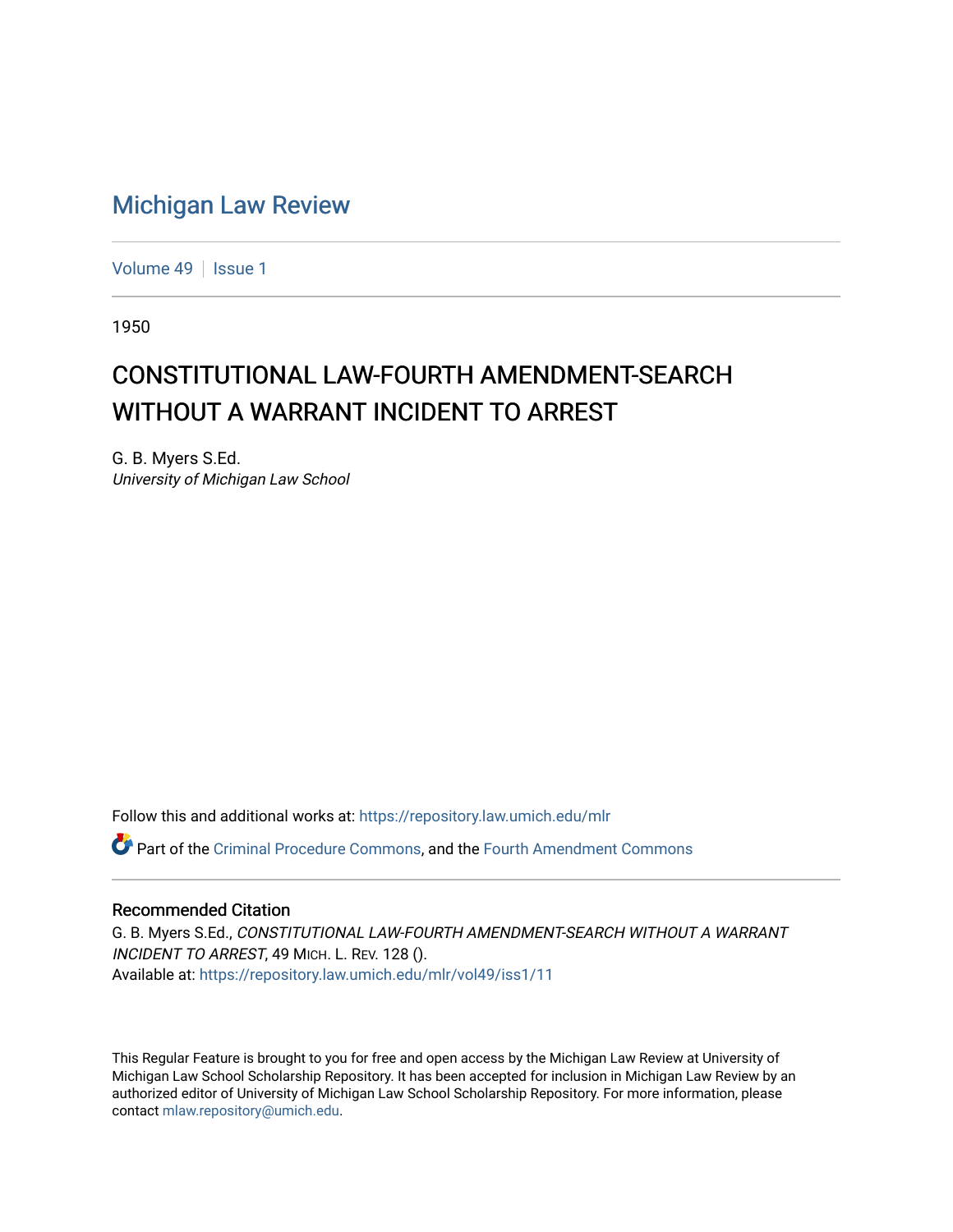CoNSTITUTIONAL LAW-FOURTH AMENDMEN'I'-SEARCH WITHOUT **A w** AR-RANT INCIDENT TO ARREST-Respondent was convicted of selling and of possessing and concealing forged and altered stamps of the United States with intent to defiaud.1 The primary evidence of "possessing and concealing" consisted of numerous forged and altered stamps taken from respondent's one room office by Federal officers immediately after his arrest. The stamps were the product of a one and one-half hour search of the desk, safe and file cabinets in the office. The officers, though without a search warrant for the premises, made the arrest pursuant to a valid warrant.<sup>2</sup> Respondent protested the search, and this protest was renewed by motions to suppress and to strike the evidence pertaining to the stamps. All of the motions were denied. The court of appeals reversed on the ground that since the officers had had time in which to procure a warrant and had failed to do so, the search was in violation of the Fourth Amendment<sup>3</sup> and the evidence inadmissible.4 On certiorari to the United States Supreme Court, *held,* reversed. The search was reasonable, and therefore not prohibited by the Fourth Amendment, in view of the fact that it was incident to a valid arrest, was confined to a small, public area under the immediate control of respondent, and was a search for the subject matter of the crime for which the arrest was made. Justices Frankfurter, Jackson and Black dissented. *·United States v. Rabinowitz,*  339 U.S. 56, 70 S.Ct. 430 (1950).

· 135 Stat. L. 1116 (1909); 18 U.S.C. (1946) §§268 and 265.

<sup>2</sup>Principal case at 58. The Court, at 60-62, adds that the arrest would have been valid without a warrant inasmuch as the officers had probable cause to believe that a felony was being committed in their presence.

<sup>3</sup>U.S. Consr., Amend. IV: "The right of the people to be secure in their persons, houses, papers and effects, against unreasonable searches and seizures, shall not be violated, and no Warrants shall issue, but upon probable cause, supported by Oath or Affirmation, and particularly describing the place to be searched, and the persons or things to be seized."

<sup>4</sup>United States v. Rabinowitz, (2d Cir. 1949) 176 F. (2d) 732. The Court rested its decision squarely upon the rule of Trupiano v. United States, 334 U.S. 699, 68 S.Ct. 1229 (1947): "If it were not for the decision of the Supreme Court in Trupiano v. United States and if Harris v. United States were its last utterance, we would have unhesitatingly held the seizure valid." Hand, J., at p. 734.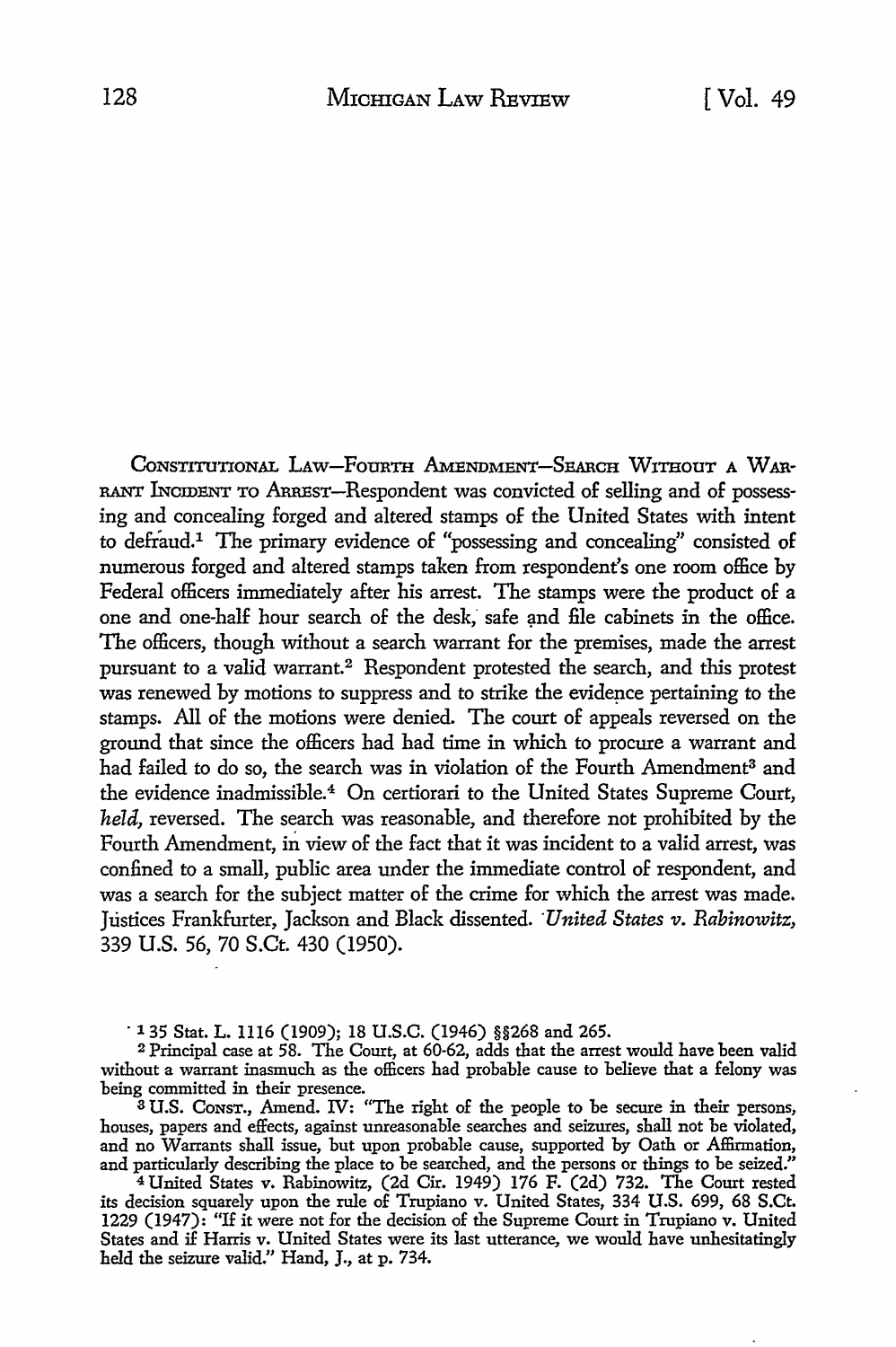1950] RECENT DECISIONS 129

In this area of constitutional law where confusion has been compounded,<sup>5</sup> this much is clear: there are certain searches, described as reasonable, which are exceptions to the Fourth Amendment's requirement of a warrant.<sup>6</sup> It is also clear that the Supreme Court has, since the *Weeks* case, thought one of these exceptions to be the right to search some area around and about a person legally arrested when that search is incident to the arrest.<sup>7</sup> The Court in the principal case gives a certain and narrow definition to that exception. Though the principle of the case may be extended, the decision limits the intensity of the search by defining the permissible area of search as the immediate, public area under the control of the person arrested.<sup>8</sup> The permissible objects of search are also limited-to things which are the subject matter of the crime, or the instruments thereof.<sup>9</sup> Thus the decision comes within the traditional approach of previous cases, and in so doing tends toward a desirable consistency in the Court's view,10 though of necessity overruling, for this type of case, the anomalous rule of *Trupiano*  v. United States.<sup>11</sup> The chief arguments of the dissent, while ignoring the safe-

<sup>5</sup> WIGMORE, EVIDENCE, 3d ed., §2184a (1940); Ramsey, "Acquisition of Evidence by Search And Seizure," 47 MICH. L. REV. 1137 (1947).

<sup>6</sup>(I)- Searches of open spaces in some instances: Hester v. United States, 265 U.S. 57, 44 S.Ct. 445 (1924). (2) Searches of moving vehicles on probable cause: Carroll v. United States, 267 U.S. 132, 45 S.Ct. 280 (1925). (3) Searches of persons arrested: Boyd v. United States, 116 U.S. 616, 6 S.Ct. 524 (1886). See WIGMORE, EvIDENCE, 3d ed., §2184a (1940). See also Judge Cardozo's opinion in People v. Chiagles, 237 N.Y. 193, 142 N.E. 583 (1923).

7Weeks v. United States, 232 U.S. 383, 34 S.Ct. 341 (1914); Marron v. United States, 275 U.S. 192, 48 S.Ct. 74 (1927); Harris v. United States, 331 U.S. 145, 67 S.Ct. 1098 (1947), rehearing denied, 331 U.S. 867, 67 S.Ct. 1527 (1947). See generally annotations in 74 A.L.R. 1388 (1931); 82 A.L.R. 775 (1933); 169 A.L.R. 1420 (1947). See also Dillon v. O'Brien and Davis, 16 Cox C.C. 245, L.R. 20 Ir. 300 (1887).

<sup>8</sup>The language used by Chief Justice Vinson in Harris v. United States, supra note 7, at 151 and 152 indicates that he would extend this exception far beyond the principal case by eliminating the requirement that the area searched be public and by allowing search of the entire premises.

<sup>9</sup>In the Harris case, cited supra note 7, the search was for forged checks, the subject matter of the crime for which arrest was made, but the objects seized (altered draft cards), and for possession of which Harris was convicted, were unrelated to the arrest. See comment on this case in 38 J. CRIM. L. 244 (1947). ·

IO Marron v. United States, supra note 7; Go-Bart Importing Co. v. United States, 282 U.S. 344, 51 S.Ct. 153 (1931); Harris v. United States, supra note 7. See also Davis v. United States, 328 U.S. 582, 66 S.Ct. 1256 (1946), rehearing denied, 329 U.S. 824, 67 S.Ct. 107 (1946) in which Justice Douglas justified the search partly on the ground that the objects (gasoline ration stamps) were particularly subject to seizure inasmuch as the government requixed that they be kept available. It is interesting to note that Justice Douglas changed the Davis minority into a majority by voting against the validity of the search in Trupiano v. United States, supra note 4, in which the object of the search was illegal whiskey. Justice Douglas did not take part in the decision of the principal case. But see limiting dicta in United States v. Lefkowitz, 285 U.S. 452 at 462, 52 S.Ct. 420 (1931).

11 Supra note 4; noted in 48 CoL. L. REv. 1257 (1948) and 61 HARv. L. REv •. 1452 (1948). The test requiring an inherent necessity for search without a warrant which was adopted in the Trupiano case was almost wholly novel. Some supporting language can be found in Taylor v. United States, 286 U.S. 1, 52 S.Ct. 466 (1932), but the essential element of a valid arrest was missing in that case.